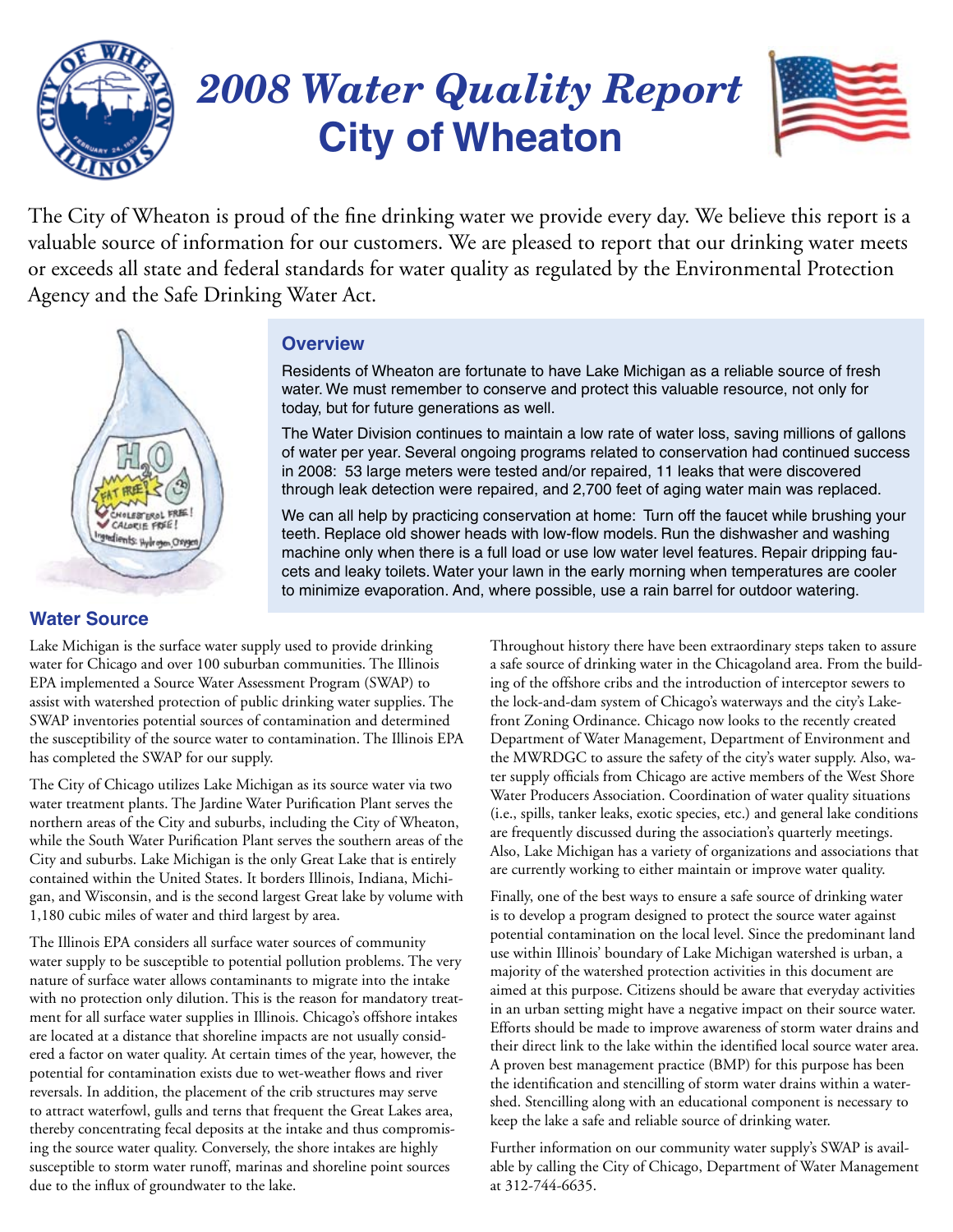### **2008 Water Quality Table**

The table shows the results of our water-quality analyses based on tests done in 2008. Every regulated contaminant that was detected in the water, even in the most minute traces, is listed here. Not listed are over 100 substances that were tested for, but were not detected. If you would like more information on these results, contact the Water Division.

**No water quality violations were recorded for this facility during the 2008 reporting period.**

| <b>Contaminant (units)</b>                                                                                                                                               | <b>MCLG</b>    | <b>MCL</b> | <b>Level Found</b>           | Range of<br><b>Detections</b>                         | <b>Date of Sample</b> | <b>Violation</b>         | <b>Typical Source of Contaminant</b>                                                                          |
|--------------------------------------------------------------------------------------------------------------------------------------------------------------------------|----------------|------------|------------------------------|-------------------------------------------------------|-----------------------|--------------------------|---------------------------------------------------------------------------------------------------------------|
| <b>Microbial Contaminants</b>                                                                                                                                            |                |            |                              |                                                       |                       |                          |                                                                                                               |
| <b>Total Coliform Bacteria</b><br>(%                                                                                                                                     | $0\%$          | 5%         | 1.6% in July                 | n/a                                                   |                       | $\blacksquare$           | Naturally present in the environment.                                                                         |
| Fecal Coliform or E. Coli<br>$(\text{\#pos/mo})$                                                                                                                         | $\pmb{0}$      | 0          | $\mathbf 0$                  | n/a                                                   |                       | $\overline{a}$           | Human and animal fecal waste.                                                                                 |
| Turbidity (%<0.3NTU)*                                                                                                                                                    | n/a            | TT         | 100.000%                     | n/a                                                   |                       | $\overline{\phantom{a}}$ | Soil runoff.                                                                                                  |
| Turbidity (NTU)*                                                                                                                                                         | n/a            | TT=1NTUmax | 0.14                         | n/a                                                   |                       | $\overline{a}$           | Soil runoff.                                                                                                  |
| <b>Inorganic Contaminants</b>                                                                                                                                            |                |            |                              |                                                       |                       |                          |                                                                                                               |
| Barium (ppm)*                                                                                                                                                            | $\overline{2}$ | 2          | 0.0194                       | 0.0191-0.0194                                         |                       |                          | Discharge of drilling wastes; Discharge from<br>metal refineries; Erosion of natural deposits.                |
| Copper (ppm)                                                                                                                                                             | 1.3            | $AL=1.3$   | nd                           | nd                                                    | 6/11/2008             |                          | Corrosion of household plumbing systems;<br>Erosion of natural deposits; Leaching from wood<br>preservatives. |
| Lead (ppb)                                                                                                                                                               | 0              | $AL=15$    | nd                           | nd                                                    | 6/11/2008             | ÷,                       | Corrosion of household plumbing systems; Ero-<br>sion of natural deposits.                                    |
| Nitrate (as Nitrogen)(ppm)*                                                                                                                                              | 10             | 10         | 0.320                        | 0.304-0.320                                           |                       | $\overline{\phantom{a}}$ | Runoff from fertilizer use; Leaching from septic<br>tanks, sewage; Erosion of natural deposits.               |
| Nitrate & Nitrite (ppm)*                                                                                                                                                 | 10             | 10         | 0.320                        | 0.304-0.320                                           |                       | ÷,                       | Runoff from fertilizer use; Leaching from septic<br>tanks, sewage; Erosion of natural deposits.               |
| <b>Monitoring Date</b><br><b>Disinfection/Disinfectant By-Products</b>                                                                                                   |                |            |                              |                                                       |                       |                          |                                                                                                               |
| Chlorine (as Cl2)(ppm)                                                                                                                                                   | 4              | 4          | 1.48                         | $0.36 - 1.48$                                         |                       | $\overline{\phantom{a}}$ | Drinking water disinfectant.                                                                                  |
| Haloacetic Acids<br>[HAA5](ppb)                                                                                                                                          | n/a            | 60         | <b>Highest Level</b><br>17   | 6.79-20.04<br>(Includes Quarterly &<br>IDSE samples)  | Quarterly 2008        | $\overline{\phantom{a}}$ | By-product of drinking water disinfection.                                                                    |
| <b>Total Trihalomethanes</b><br>[TTHMs](ppb)                                                                                                                             | n/a            | 80         | <b>Highest Level</b><br>31   | 15.44-41.64<br>(Includes Quarterly &<br>IDSE samples) | Quarterly 2008        |                          | By-product of drinking water disinfection.                                                                    |
| TOC [Total Organic Carbon]*<br>The percentage of Total Organic Carbon (TOC) removal was measured each month and the system met all TOC removal requirements set by IEPA. |                |            |                              |                                                       |                       |                          |                                                                                                               |
| <b>Unregulated Contaminants</b>                                                                                                                                          |                |            |                              |                                                       |                       |                          |                                                                                                               |
| Sulfate (ppm)*                                                                                                                                                           | n/a            | n/a        | 28.900                       | 27.700-28.900                                         |                       |                          | Erosion of naturally occuring deposits.                                                                       |
| <b>State Regulated Contaminants</b>                                                                                                                                      |                |            |                              |                                                       |                       |                          |                                                                                                               |
| Fluoride (ppm)*                                                                                                                                                          | 4              | 4          | 1.05                         | $0.92 - 1.05$                                         |                       |                          | Water additive which promotes strong teeth.                                                                   |
| Sodium (ppm)*                                                                                                                                                            | n/a            | n/a        | <b>Highest Level</b><br>8.85 | 8.13-8.85                                             |                       |                          | Erosion of naturally occuring deposits; Used as<br>water softener.                                            |
| <b>Radioactive Contaminants</b>                                                                                                                                          |                |            |                              |                                                       |                       |                          |                                                                                                               |
| Combined Radium (226/228)<br>(pCi/L)*                                                                                                                                    | 0              | 5          | 1.38                         | 1.300-1.380                                           |                       |                          | Erosion of natural deposits.                                                                                  |
| Gross Alpha excluding radon<br>and uranium (pCi/L)*                                                                                                                      | $\pmb{0}$      | 15         | 0.88                         | 0.090-0.880                                           |                       |                          | Erosion of natural deposits.                                                                                  |

\*The table above includes contaminants monitored by both the City of Chicago and the City of Wheaton. The results marked with an asterisk are based upon tests done by the City of Chicago. All others are from samples collected by the City of Wheaton.

Turbidity - A measure of the cloudiness of water. This is monitored because it is a good indicator of water quality and the effectiveness of the filtration system and disinfectants.

**Unregulated contaminants -** Maximum contaminant levels (MCL) for some contaminants have not been established by either state or federal regulations, nor has the mandatory health effects language. The purpose for monitoring unregulated contaminants is to assist USEPA in determining the occurrence of unregulated contaminants in drinking water, and whether future regulation is warranted.

**Fluoride -** Added to the water supply to help promote strong teeth. The Illinois Department of Public Health recommends an optimal fluoride range of 0.9-1.2 mg/l.

**Sodium -** There is no state or federal MCL for sodium. Monitoring is required to provide information to consumers and health officials concerned about sodium intake due to dietary precautions. If you are on a sodium-restricted diet, you should consult a physician about this level of sodium in the water.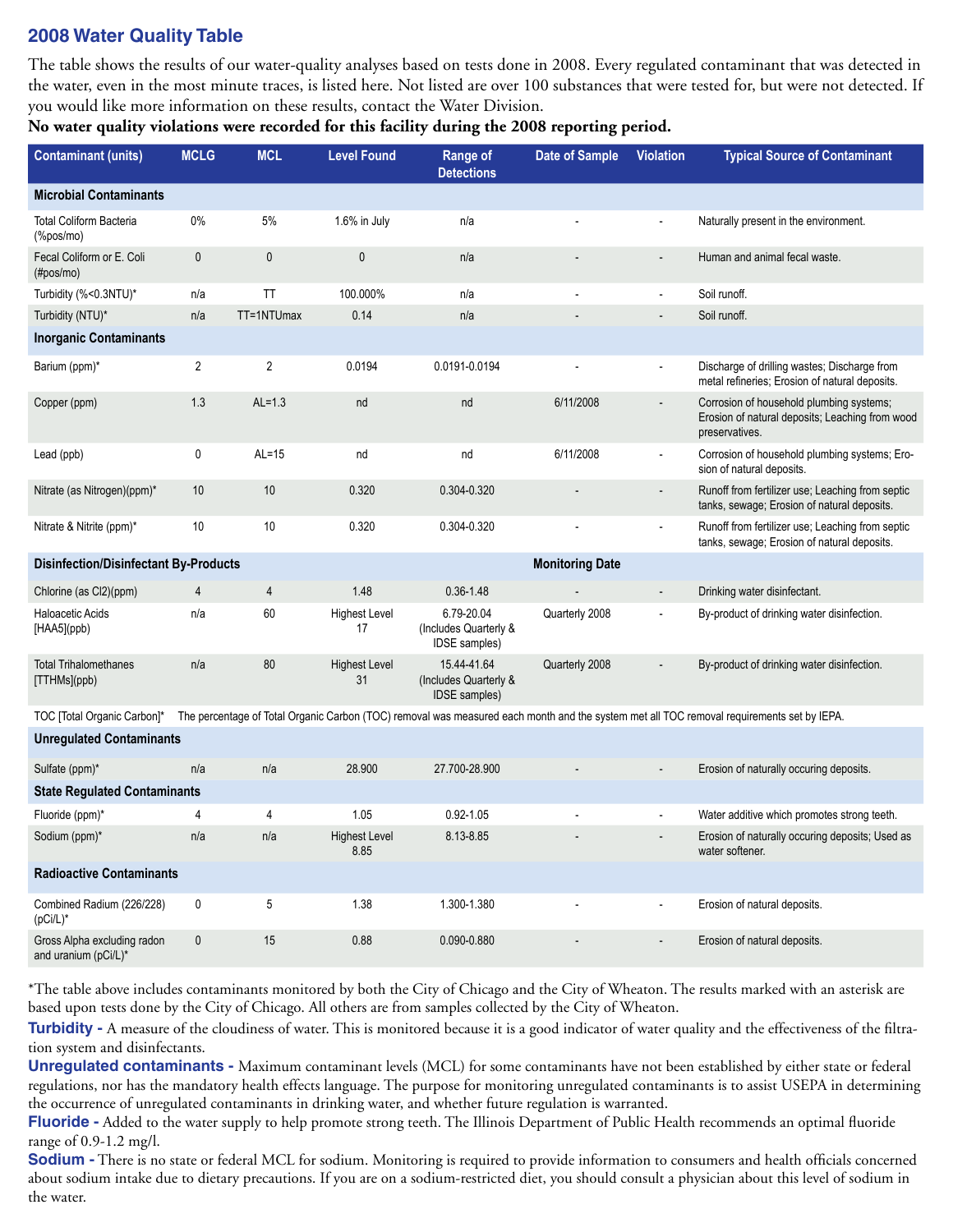### **Glossary of Terms**

**Maximum Contaminant Level Goal (MCLG):** The level of a contaminant in drinking water below which there is no known or expected risk to health. MCLGs allow for a margin of safety.

**Maximum Contaminant Level (MCL):** The highest level of a contaminant that is allowed in drinking water. MCLs are set as close to the MCLGs as feasible using the best available treatment technology.

**Level Found:** Represents an average of sample result data collected during the calendar year. In some cases, it may represent a single sample if only one sample was collected.

**Range of Detections:** Represents a range of individual sample results, from lowest to highest that were collected during the calendar year.

**Date of Sample:** If a date appears in this column, the Illinois EPA requires monitoring for this contaminant less than once per year because the concentrations do not frequently change. If no date appears in the column, monitoring for this contaminant was conducted during the calendar year.

**Action Level (AL):** The concentration of a contaminant that triggers treatment or other required actions by the water supply.

**Treatment Technique (TT):** A required process intended to reduce the level of a contaminant in drinking water.

Parts Per Million (ppm): Equivalent to milligrams per liter. One part per million is comparable to one penny in \$10,000.

Parts Per Billion (ppb): Equivalent to micrograms per liter. One part per billion is comparable to one penny in \$10,000,000.

**NTU:** Nephelometric Turbidity Unit, used to measure cloudiness in drinking water.

**%<0.3NTU:** Percent of samples less than 0.3 NTU.

**%pos/mo:** Percent of positive samples per month.

**pCi/L:** Picocuries per liter, used to measure radioactivity.

**nd:** Not detectable at testing limits.

**n/a:** Not applicable.

**Maximum Residual Disinfectant Level Goal (MRDLG):** The level of a drinking water disinfectant below which there is no known or expected risk to health. MRDLGs do not reflect the benefits of the use of disinfectants to control microbial contaminants.

**Maximum Residual Disinfectant Level (MRDL):** The highest level of a drinking water disinfectant allowed in drinking water. There is convincing evidence that addition of a disinfectant is necessary for control of microbial contaminants.

#### **Additional Health Information**

**The Chicago Department of Water Management monitors for contaminants proposed to be regulated or for which no standards currently exist but which could provide useful information in assessing the quality of the source water or the drinking water.**

**Cryptosporidium** - Analysis has been conducted monthly on the source water since April 1993. Cryptosporidium has not been detected. Treatment processes have been optimized to ensure that if there are Cryptosporidium cysts in the source water, they will be removed during the treatment process. By maintaining low turbidity and thereby removing the particles from the water, the possibility of Cryptosporidium organisms getting into the drinking water system is greatly reduced.

**Taste and odor compounds** - MIB and geosmin are monitored both in the source and finished water. The treatment process is adjusted to reduce these compounds and provide a drinking water without detectable tastes and odors.

**Toxicity** - The City of Chicago has added testing methods to those already performed to detect changes in water quality in a timely manner. Protocol for screening water samples for toxicity from chemicals and for the presence of endospores has been developed. Acute toxicity screening detects the presence of toxic chemicals and although the test does not identify individual compounds, it can be used as an early warning tool. Results thus far have not shown any positive results. Anthrax organisms belong to the group of bacteria which can produce endospores. If samples are positive for the presence of endospores, further identification can be done to determine which bacteria are present. Samples are tested to develop a historical record of results and a database of information. No harmful bacteria have been identified.

Drinking water, including bottled water, may reasonably be expected to contain at least small amounts of some contaminants. The presence of contaminants does not necessarily indicate that water poses a health risk. More information about contaminants and potential health effects can be obtained by calling the USEPA'S Safe Drinking Water Hotline (1-800-426-4791).

The sources of drinking water (both tap water and bottled water) include rivers, lakes, streams, ponds, reservoirs, springs and wells. As water travels over the surface of the land or through the ground, it can dissolve naturally-occurring minerals and radioactive material, and pick up substances resulting from the presence of animals or from human activity. Contaminants that may be present in source water include:

•Microbial contaminants, such as viruses and bacteria, which may come from sewage treatment plants, septic systems, agricultural livestock operations and wildlife.

•Inorganic contaminants, such as salts and metals, which can be naturally occurring or result from urban storm runoff, industrial or domestic wastewater discharges, oil and gas production, mining or farming.

•Pesticides and herbicides, which may come from a variety of sources such as agriculture, urban storm water runoff and residential uses.

•Organic chemical contaminants, including synthetic and volatile organics, which are by-products of industrial processes and petroleum production, and may also come from gas stations, urban storm water runoff and septic systems.

•Radioactive contaminants, which may be naturally occurring or be the result of oil and gas production and mining activities.

In order to ensure that tap water is safe to drink, USEPA prescribes regulations which limit the amount of certain contaminants in water provided by public water systems. FDA regulations establish limits for contaminants in bottled water, which must provide the same protection for public health.

Some people may be more vulnerable to contaminants in drinking water than the general population. Immuno-compromised persons such as persons with cancer undergoing chemotherapy, persons who have undergone organ transplants, people with HIV/AIDS or other immune system disorders, some elderly, and infants can be particularly at risk from infections. These people should seek advice about drinking water from their health care providers. USEPA/CDC guidelines on appropriate means to lessen the risk of infection by Cryptosporidium and other microbial contaminants are available from the USEPA'S Safe Drinking Water Hotline (1-800-426-4791)